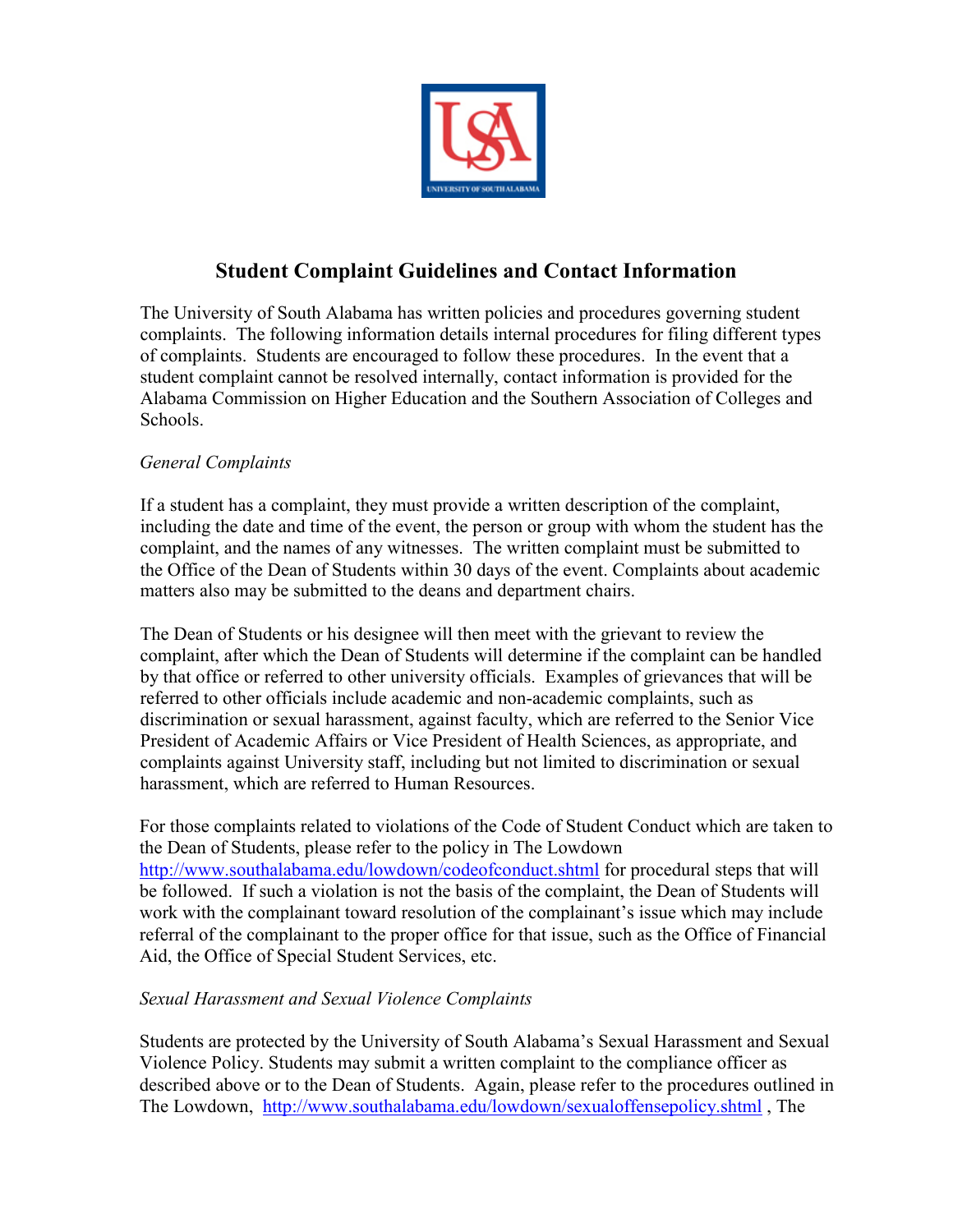Faculty Handbook, http://www.southalabama.edu/academicaffairs/facultyhandbook.pdf and the Staff Employee Handbook, http://www.southalabama.edu/hr/staffemployeehandbook.html for complaints regarding sexual harassment or sexual violence.

## *Final Grade Grievances*

A final grade grievance is defined as a student complaint regarding an academic action taken by instructional personnel in assigning a final grade for a course, qualifying exam or comprehensive exam. Complaints may be filed against an individual instructor or a committee. The complaint must be based on arithmetical or clerical error, arbitrary or capricious evaluation on the part of the instructor, substantial failure on the part of the instructor to follow the course syllabus or other announced grading policies, or extraordinary mitigating circumstances beyond the student's control. The complaint may not be filed until the final course grade is received and cannot relate to an academic misconduct procedure. The Final Course Grade Grievance must be filed within 20 class days into the succeeding semester.

the course in question. If the department chair is the instructor, the form must be filed with cannot be resolved, the department chair will arrange a conference with the student and the instructor to attempt resolution within 10 days of receipt of the Final Grade Grievance Form. If a successful resolution is not achieved at the conference, the student may request a hearing before the College Grade Grievance Committee or the course grade will stand. The Final Grade Grievance Form must be filed and submitted to the department chair offering the dean. The student must first attempt to resolve the complaint with the instructor. If it

Each dean annually appoints an Undergraduate and a Graduate Grade Grievance Committee consisting of a minimum of five faculty and two students. The hearing will be conducted within ten class days of receipt of the request. The parties involved will be notified of the decision in writing within three class days of conclusion of the hearing. The only grounds for an appeal to the Dean are violation of due process or rendering a decision in conflict with university policy. Additional details are noted in the published policy.

#### *Institutional Accreditation and Licensing*

The Southern Association of Colleges and Schools (SACS) Commission on Colleges is the recognized regional accrediting body in the eleven U.S. Southern states (Alabama, Florida, Georgia, Kentucky, Louisiana, Mississippi, North Carolina, South Carolina, Tennessee, Texas and Virginia) and in Latin America for those institutions of higher education that award associate, baccalaureate, master's or doctoral degrees. The University of South Alabama was initially accredited in 1968 with the most recent Reaffirmation of Accreditation in 2003. The next Reaffirmation is scheduled for December 2013. See http://www.sacscoc.org/pdf/webmemlist.pdf

Contact information for SACS is: